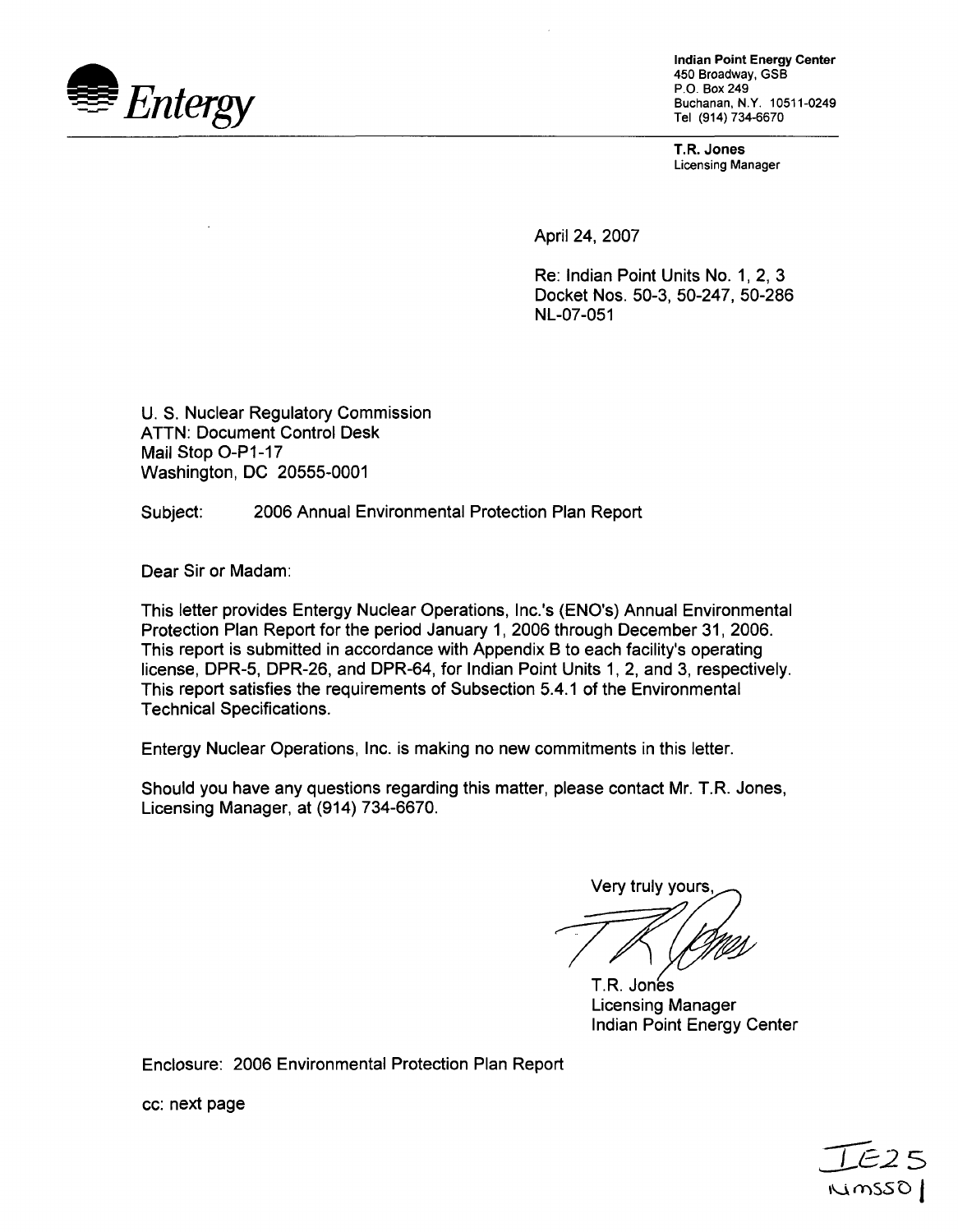Docket Nos. 50-3, 50-247, 50-286 NL-07-051 Page 2 of 2

cc: Mr. Samuel J. Collins, Regional Administrator, NRC Region I Mr. John Boska, Senior Project Manager, NRC NRR DORL NRC Resident Inspector's Office, Indian Point 2 NRC Resident Inspector's Office, Indian Point 3 Director, NRC Spent Fuel Project Office, Office of Nuclear Material Safety and Safeguard Mr. Eugene Cobey, Chief, NRC Division of Reactor Projects Mr. Paul Eddy, NYS Department of Public Service Mr. Larry Wilson, NYS Department of Environmental Conservation Mr. John P. Spath, NYS Energy Research and Development Authority Mr. Robert Oliveira, American Nuclear Insurers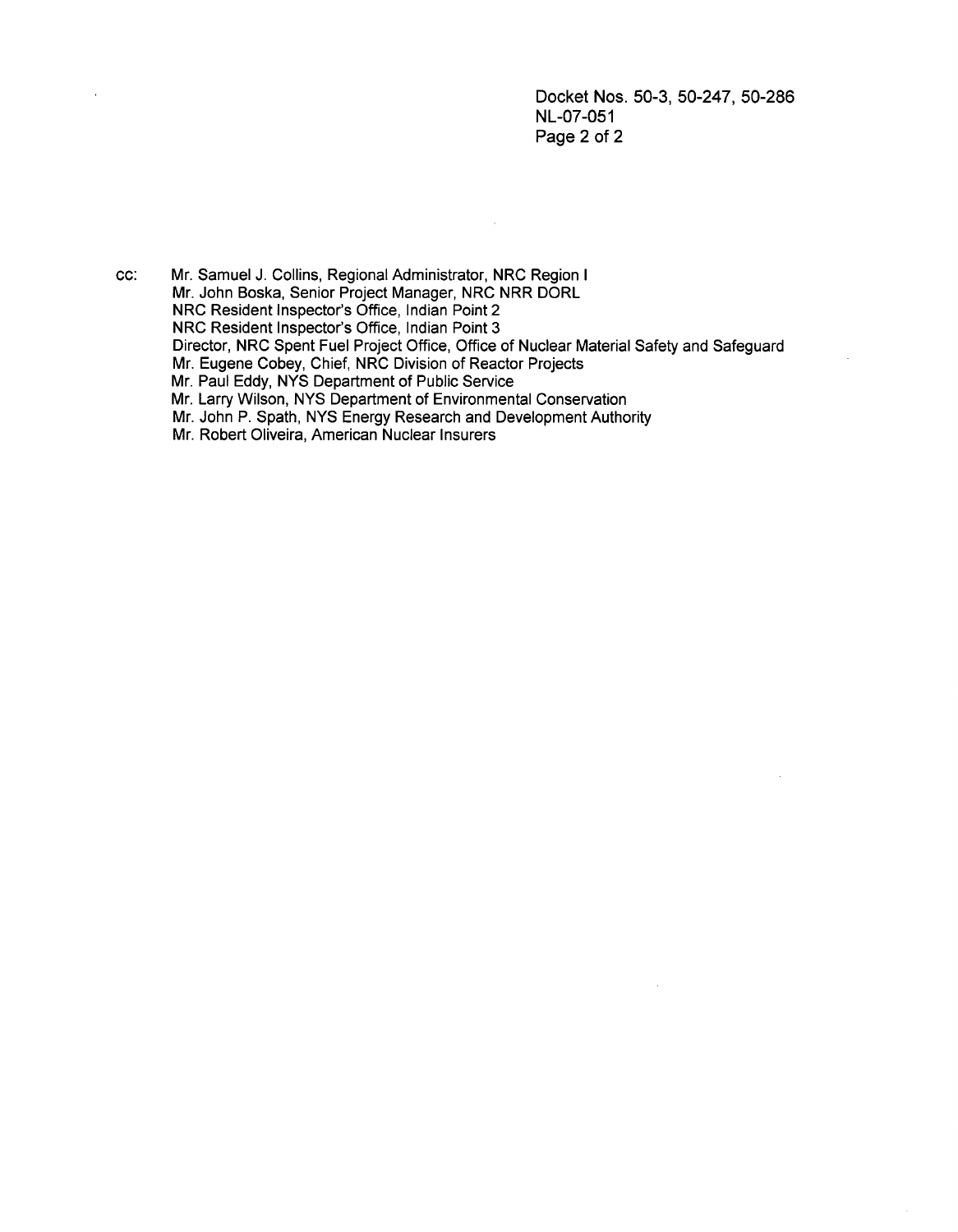### ENCLOSURE TO NL-07-051

Indian Point Energy Center

## **2006** Annual Environmental Protection Plan Report

 $\sim$ 

ENTERGY NUCLEAR OPERATIONS, INC. INDIAN POINT UNIT 1, 2, and 3 NUCLEAR POWER PLANTS DOCKET NOS. 50-03, 50-247, AND 50-286

 $\sim$   $\sim$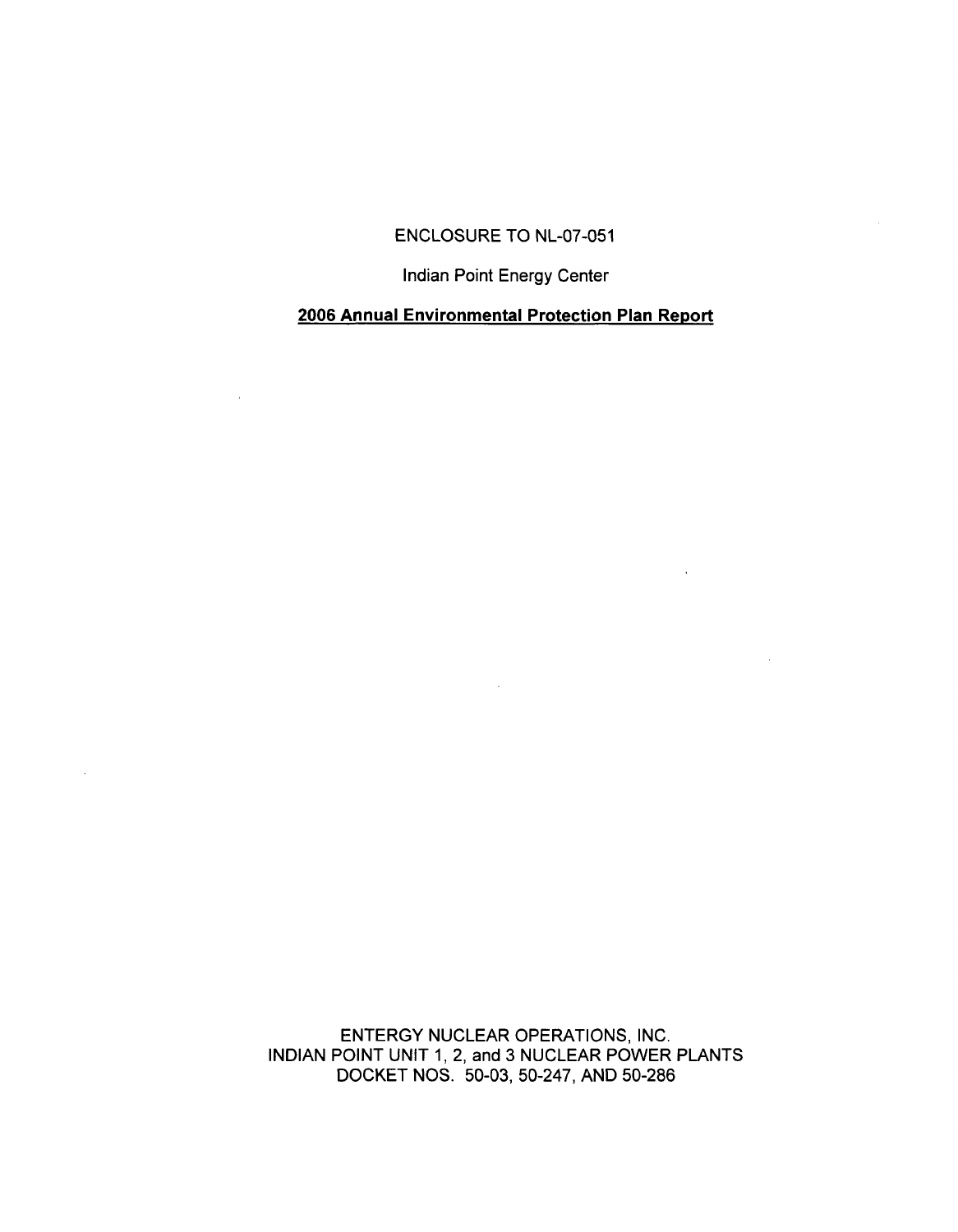Docket Nos. 50-3, 50-247, 50-286 NL-07-051 Page 1 of 11

#### Annual Environmental Protection Plan Report For the 2006 Calendar Year Pursuant to Appendix B to Facility Licenses Indian Point Unit Nos. 1, 2, and 3

Subsection 5.4.1 of Appendix B to the Nuclear Regulatory Commission Facility Operating Licenses for Indian Point Units 1, 2, (issued April 24, 1981) and 3 (issued May 26, 1981), requires that an Annual Environmental Protection Plan Report (the "Report") describing implementation of the facilities' Environmental Protection Plan (the "EPP") for the previous year be submitted to the NRC prior to May 1 of each year. This Report is for the 2006 calendar year.

Subsection 5.4.1 of Appendix B specifies that the Report shall include summaries and analyses of the results of any EPP activities (environmental monitoring) required by Subsection 4.2 of the EPP for the reporting period.

#### Response:

Subsection 4.2 specifies that no environmental monitoring is required. No adverse trends indicating damage to the environment, from non-radiological discharges, have been reported to the New York State Department of Environmental Conservation during the reporting period.

Subsection 5.4.1 of Appendix B also specifies the Report shall include:

A. A list of EPP noncompliance's during calendar year 2006 and the corrective actions taken to remedy them.

#### Response:

During the calendar year 2006, there were no EPP noncompliances.

B. A list of all changes in station design or operation, tests, and experiments made in accordance with Subsection 3.1 which involved a potentially significant unreviewed environmental issue at Indian Point Units 1, 2, and 3 during calendar year 2006.

#### Response:

During the calendar year 2006, there were no changes in station design or operation, tests, and experiments, which involved a potentially significant unreviewed environmental issue at Indian Point Units 1, 2, or 3.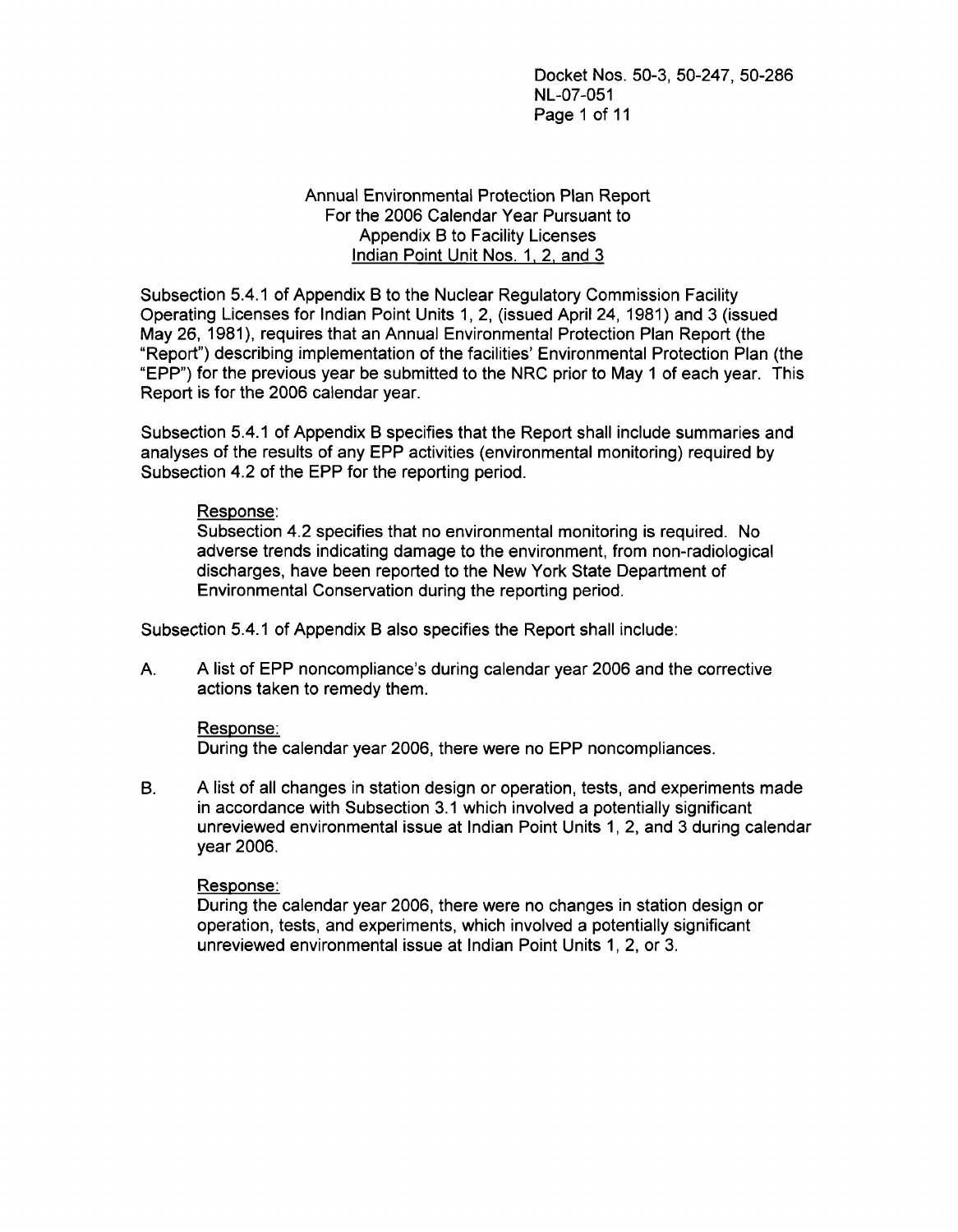Docket Nos. 50-3, 50-247, 50-286 NL-07-051 Page 2 of 11

C. A list of non-routine reports submitted in accordance with Subsection 5.4.2.

Response:

During calendar year 2006, Indian Point Units 2 and 3 did not submit any nonroutine report to the NRC.

D. A list of all reports submitted in accordance with the SPDES (State Pollution Discharge Elimination System) permit during 2006.

# Response:<br>1. SPI

- 1. SPDES Permit
- (a) Listed below are the recipient, transmitter and transmittal dates for the 2006 monthly Discharge Monitoring Reports which were submitted to the NYSDEC and other agencies pursuant to the SPDES permit for Indian Point Units 1, 2, and 3 (permit no. NY0004472).

| <b>Recipient</b>                    | <b>Transmitter</b>                  | <b>Date</b> |
|-------------------------------------|-------------------------------------|-------------|
| New York State DEC Bureau of        | Fred Dacimo                         | 2/21/06     |
| <b>Water Compliance Programs</b>    | <b>Vice President</b>               | 3/15/06     |
| 625 Broadway, 4 <sup>th</sup> Floor | <b>Entergy Nuclear Indian Point</b> | 4/22/06     |
| Albany, NY 12233-3506               | 450 Broadway, Suite 1               | 5/24/06     |
|                                     | P.O. Box 249                        | 6/22/06     |
|                                     | Buchanan, NY 10511-0249             | 7/20/06     |
|                                     |                                     | 8/21/06     |
|                                     |                                     | 9/21/06     |
|                                     |                                     | 10/20/06    |
|                                     |                                     | 11/16/06    |
|                                     |                                     | 12/18/06    |
|                                     |                                     | 1/17/07*    |
|                                     |                                     |             |
| New York State DEC                  | <b>Fred Dacimo</b>                  | 2/21/06     |
| Region 3 - White Plains Office      | <b>Vice President</b>               | 3/15/06     |
| 100 Hillside Avenue, Suite 1W       | <b>Entergy Nuclear Indian Point</b> | 4/22/06     |
| White Plains, NY 10603-2860         | 450 Broadway, Suite 1               | 5/24/06     |
|                                     | P.O. Box 249                        | 6/22/06     |
|                                     | Buchanan, NY 10511-0249             | 7/20/06     |
|                                     |                                     | 8/21/06     |
|                                     |                                     | 9/21/06     |
|                                     |                                     | 10/20/06    |
|                                     |                                     | 11/16/06    |
|                                     |                                     | 12/18/06    |
|                                     |                                     | 1/17/07*    |
|                                     |                                     |             |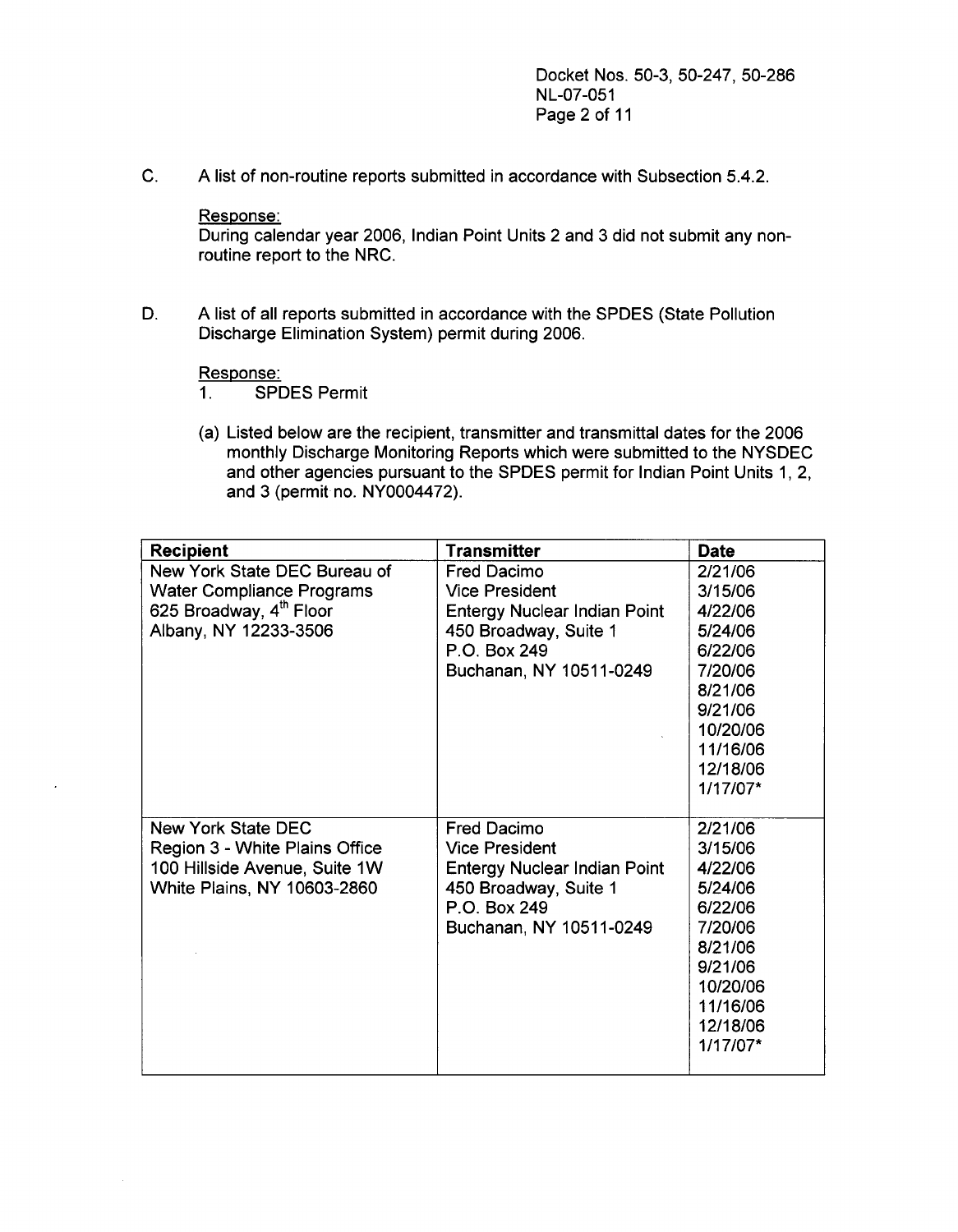| <b>Recipient</b>                               | <b>Transmitter</b>                  | <b>Date</b> |
|------------------------------------------------|-------------------------------------|-------------|
| Mr. Howard Golub                               | <b>Fred Dacimo</b>                  | 2/21/06     |
| <b>Executive Director &amp; Chief Engineer</b> | <b>Vice President</b>               | 3/15/06     |
| Interstate Environmental                       | <b>Entergy Nuclear Indian Point</b> | 4/22/06     |
| Commission                                     | 450 Broadway, Suite 1               | 5/24/06     |
| 311 West 43rd. Street, Suite 201               | P.O. Box 249                        | 6/22/06     |
| New York, NY 10036                             | Buchanan, NY 10511-0249             | 7/20/06     |
|                                                |                                     | 8/21/06     |
|                                                |                                     | 9/21/06     |
|                                                |                                     | 10/20/06    |
|                                                |                                     | 11/16/06    |
|                                                |                                     | 12/18/06    |
|                                                |                                     | 1/17/07*    |
|                                                |                                     |             |
| <b>Westchester County Health Dept</b>          | <b>Fred Dacimo</b>                  | 2/21/06     |
| 145 Huguenot Street, Floor 8                   | <b>Vice President</b>               | 3/15/06     |
| New Rochelle, NY 10801-5216                    | <b>Entergy Nuclear Indian Point</b> | 4/22/06     |
|                                                | 450 Broadway, Suite 1               | 5/24/06     |
|                                                | P.O. Box 249                        | 6/22/06     |
|                                                | Buchanan, NY 10511-0249             | 7/20/06     |
|                                                |                                     | 8/21/06     |
|                                                |                                     | 9/21/06     |
|                                                |                                     | 10/20/06    |
|                                                |                                     | 11/16/06    |
|                                                |                                     | 12/18/06    |
|                                                |                                     | 1/17/07*    |
|                                                |                                     |             |

\* December 2006 Report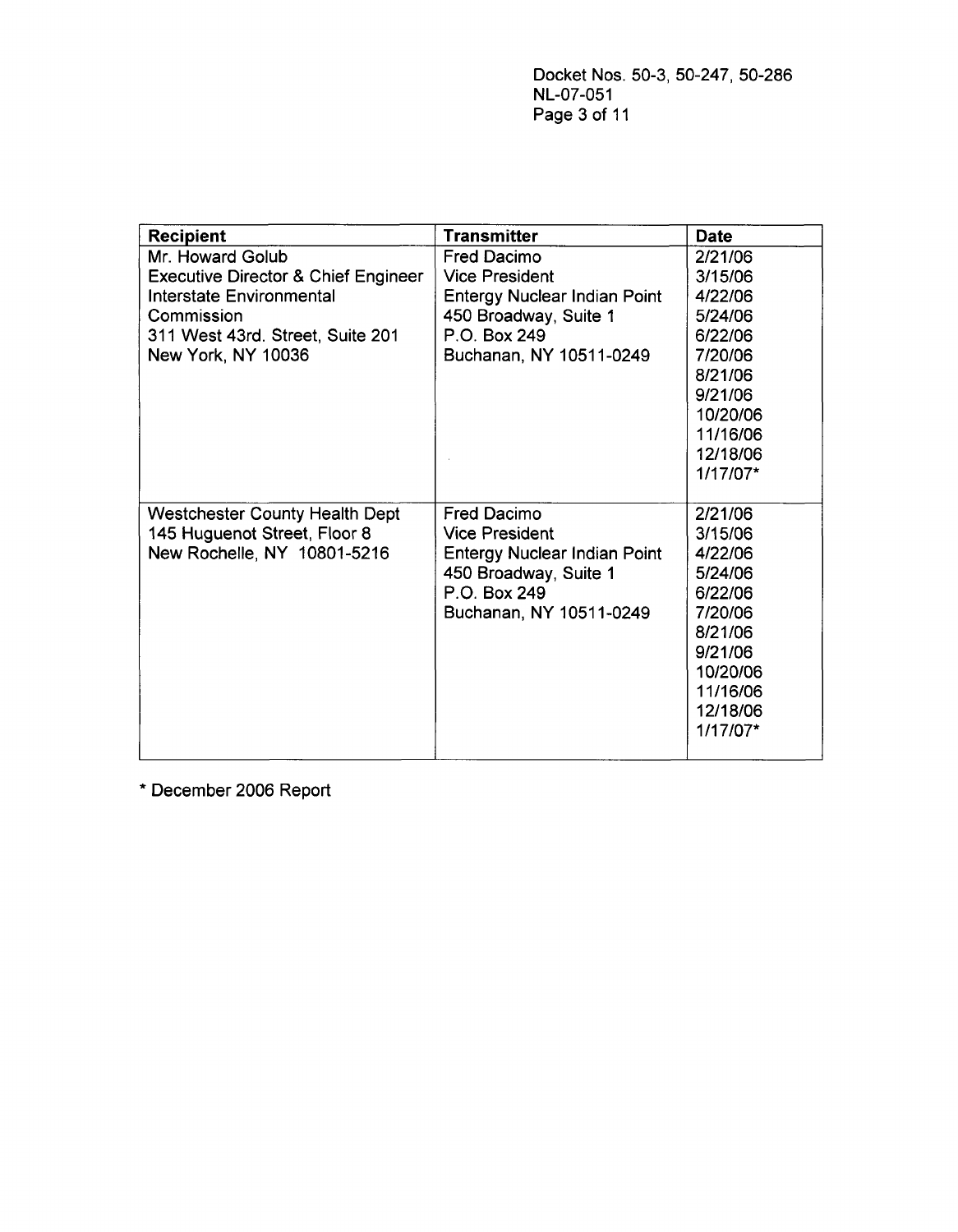Docket Nos. 50-3, 50-247, 50-286 NL-07-051 Page 4 of 11

(b) Listed below are the recipients, transmitters and transmittal dates for the Indian Point Units 1, 2 and 3 operating data (daily electrical generations, circulating water flows, and intake and discharge circulating water temperatures) reports for calendar year 2006.

| <b>Recipient</b>                    | <b>Transmitter</b>                  | <b>Date</b> |
|-------------------------------------|-------------------------------------|-------------|
| <b>New York State DEC</b>           | <b>Fred Dacimo</b>                  | 4/22/06     |
| <b>Division of Water</b>            | <b>Vice President</b>               | 8/21/06     |
| 625 Broadway, 4 <sup>th</sup> Floor | <b>Entergy Nuclear Indian Point</b> | 10/20/06    |
| Albany, NY 12233-3506               | 450 Broadway, Suite 1               | 1/17/07*    |
|                                     | P.O. Box 249                        |             |
|                                     | Buchanan, NY 10511-0249             |             |
|                                     |                                     |             |
| New York State DEC                  | <b>Fred Dacimo</b>                  | 4/22/06     |
| Regional Engineer - Region 3        | <b>Vice President</b>               | 8/21/06     |
| 100 Hillside Avenue, Suite 1W       | <b>Entergy Nuclear Indian Point</b> | 10/20/06    |
| White Plains, NY 10601-2860         | 450 Broadway, Suite 1               | 1/17/07*    |
|                                     | P.O. Box 249                        |             |
|                                     | Buchanan, NY 10511-0249             |             |
|                                     |                                     |             |

\* Fourth Quarter 2006 Report

(c) Listed below are the recipients, transmitter and transmittal dates for the annual report of Hudson River Biological Monitoring Program Incidental Take of Endangered Species for the reporting period 1 January - 31 December 2006, submitted to the National Marine Fisheries Service in accordance with Scientific Research Permit No 1254, Section C-2, associated with the Indian Point 1, 2 and 3 SPDES Permit.

| <b>Recipient</b>                                                                                                                                                                     | <b>Transmitter</b>                                                                                                                                                                       | <b>Date</b> |
|--------------------------------------------------------------------------------------------------------------------------------------------------------------------------------------|------------------------------------------------------------------------------------------------------------------------------------------------------------------------------------------|-------------|
| Ms. Brandy Hutnack<br><b>National Marine Fisheries Service</b><br><b>Office of Protected Resources</b><br>1315 E-W Highway<br>13th Floor Room 13757                                  | <b>Martin Daley</b><br>Director, Regulatory &<br><b>Administrative Services</b><br><b>Dynergy Northeast Generation</b><br>992-994 River Road                                             | 1/22/07     |
| Silver Springs, MD 20910-3226<br>Ms. Mary Colligan<br><b>Protected Resources Division</b><br><b>National Marine Fisheries Service</b><br>One Blackburn Drive<br>Gloucester, MA 01930 | Newburgh, NY 12550<br><b>Martin Daley</b><br>Director, Regulatory &<br><b>Administrative Services</b><br><b>Dynergy Northeast Generation</b><br>992-994 River Road<br>Newburgh, NY 12550 | 1/22/07     |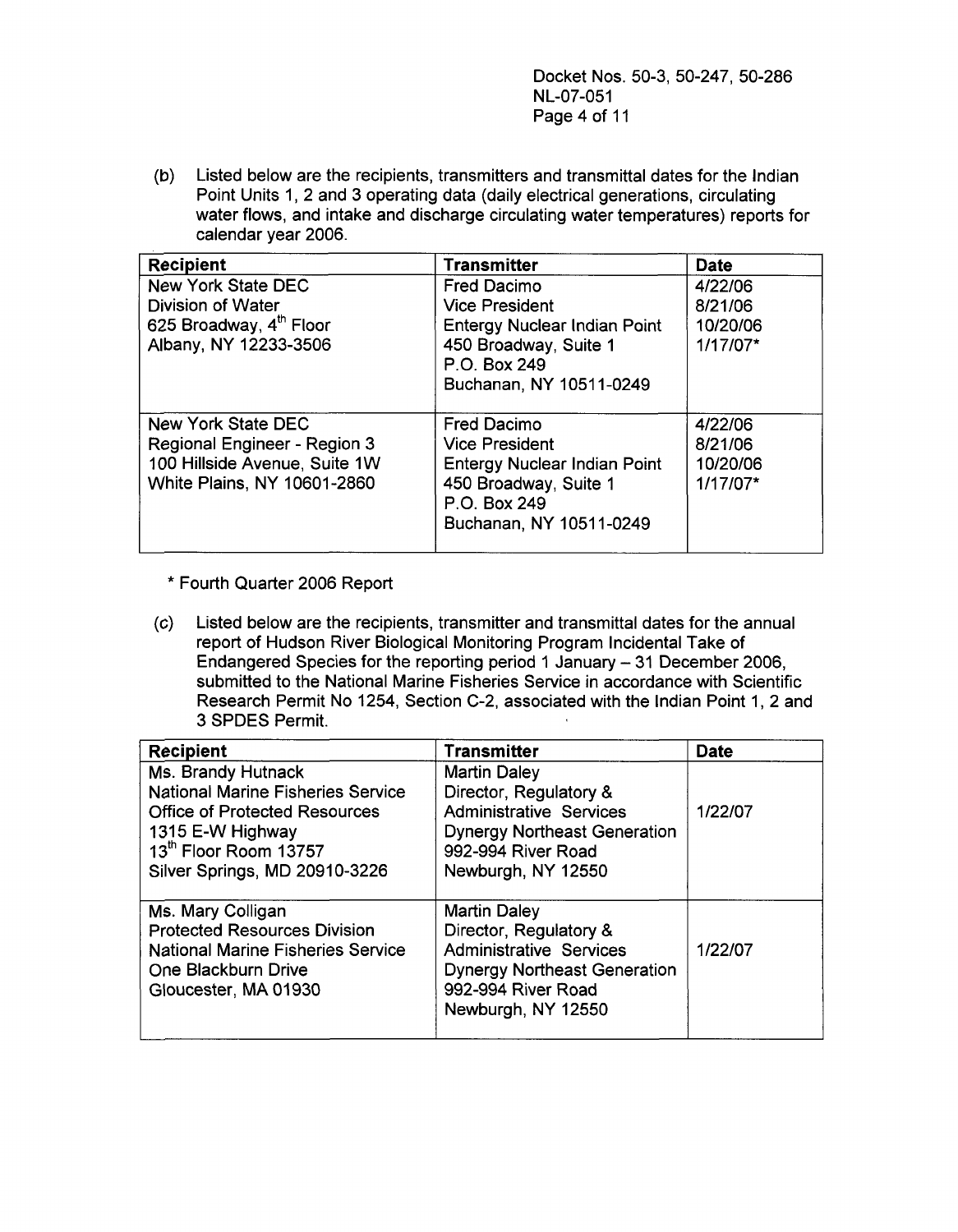Docket Nos. 50-3, 50-247, 50-286 NL-07-051 Page **5** of 11

| <b>Recipient</b>                                                                                                                            | <b>Transmitter</b>                                                                                                                                                 | <b>Date</b> |
|---------------------------------------------------------------------------------------------------------------------------------------------|--------------------------------------------------------------------------------------------------------------------------------------------------------------------|-------------|
| Ms. Kathy Hatalia<br>New York State Department of<br><b>Environmental Conservation</b><br>21 South Putt Corners Road<br>New Paltz, NY 12561 | <b>Martin Daley</b><br>Director, Regulatory &<br><b>Administrative Services</b><br><b>Dynergy Northeast Generation</b><br>992-994 River Road<br>Newburgh, NY 12550 | 1/22/07     |
| Mr. John Carnright<br><b>Dynergy Northeast Generation, Inc.</b><br>992-994 River Road<br>Newburgh, NY 12518                                 | <b>Martin Daley</b><br>Director, Regulatory &<br><b>Administrative Services</b><br><b>Dynergy Northeast Generation</b><br>992-994 River Road<br>Newburgh, NY 12550 | 1/22/07     |
| Mr. Vic Nutter<br><b>Entergy Nuclear Northeast</b><br>440 Hamilton Avenue<br>White Plains, NY 10601                                         | <b>Martin Daley</b><br>Director, Regulatory &<br><b>Administrative Services</b><br><b>Dynergy Northeast Generation</b><br>992-994 River Road<br>Newburgh, NY 12550 | 1/22/07     |
| Ms. Leslie Alden<br>Mirant Canal - Training Center<br>9 Freezer Road<br>Sandwich, MA 02563                                                  | <b>Martin Daley</b><br>Director, Regulatory &<br><b>Administrative Services</b><br><b>Dynergy Northeast Generation</b><br>992-994 River Road<br>Newburgh, NY 12550 | 1/22/07     |
| Mr. Mark Mattson<br>Normandeau Associates, Inc.<br>25 Nashua Road<br>Bedford, NH 03110-5500                                                 | <b>Martin Daley</b><br>Director, Regulatory &<br><b>Administrative Services</b><br><b>Dynergy Northeast Generation</b><br>992-994 River Road<br>Newburgh, NY 12550 | 1/22/07     |

 $\mathcal{L}_{\text{max}}$  and  $\mathcal{L}_{\text{max}}$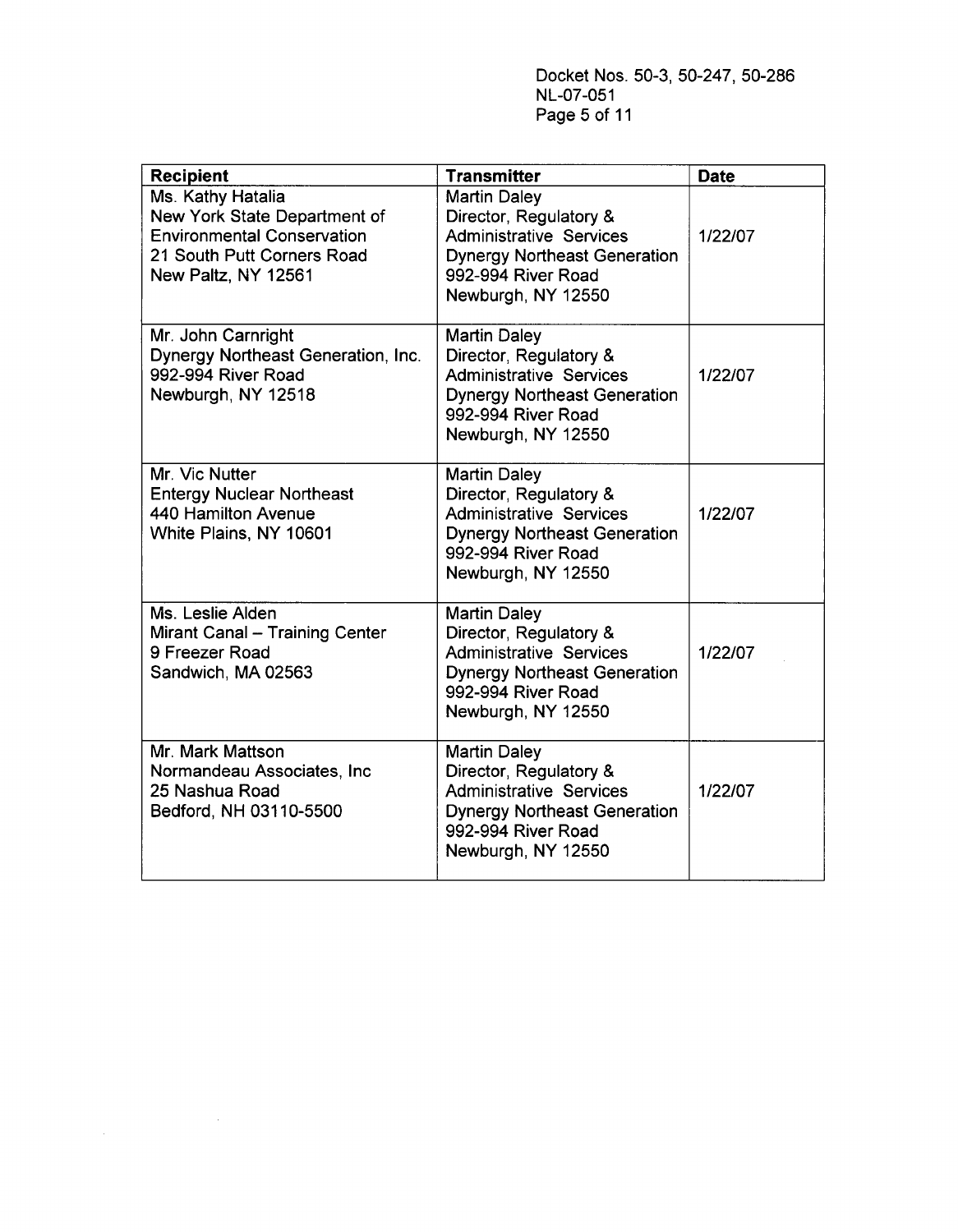Docket Nos. 50-3, 50-247, 50-286 NL-07-051 Page 6 of 11

(d) Listed below are the recipients, transmitter and transmittal dates for the 2005 Year Class Report for the Hudson River Estuary Monitoring Program associated with the Indian Point 1, 2 and 3 SPDES Permit as well as other programs.

| <b>Recipient</b>                                                                                                                                                      | <b>Transmitter</b>                                                                                                                                                 | <b>Date</b>   |
|-----------------------------------------------------------------------------------------------------------------------------------------------------------------------|--------------------------------------------------------------------------------------------------------------------------------------------------------------------|---------------|
| Mike Calaban<br><b>New York State DEC</b><br><b>Bureau of Habitat-Steam Electric</b><br>Unit<br>625 Broadway, 5 <sup>th</sup> Floor<br>Albany, NY 12233-4756          | <b>Martin Daley</b><br>Director, Regulatory &<br><b>Administrative Services</b><br><b>Dynergy Northeast Generation</b><br>992-994 River Road<br>Newburgh, NY 12550 | February 2007 |
| Bryon Young/Kim McGown<br>New York State DEC<br><b>Division of Marine Resources</b><br>Headquarters 205 North Belle<br>Mead Road, Suite 1<br>East Setaucket, NY 11733 | <b>Martin Daley</b><br>Director, Regulatory &<br><b>Administrative Services</b><br><b>Dynergy Northeast Generation</b><br>992-994 River Road<br>Newburgh, NY 12550 | February 2007 |
| Larry Wilson<br><b>New York State DEC</b><br>21 South Putt Corners Road<br>New Paltz, NY 12561                                                                        | <b>Martin Daley</b><br>Director, Regulatory &<br><b>Administrative Services</b><br><b>Dynergy Northeast Generation</b><br>992-994 River Road<br>Newburgh, NY 12550 | February 2007 |
| <b>Heidi Firstencel</b><br>United States Army Corp of<br><b>Engineers</b><br><b>Troy Field Office</b><br>1 Bond Street<br>Troy, NY 12180                              | <b>Martin Daley</b><br>Director, Regulatory &<br><b>Administrative Services</b><br><b>Dynergy Northeast Generation</b><br>992-994 River Road<br>Newburgh, NY 12550 | February 2007 |
| Dave Bryson<br>United States Fish & Wildlife<br>Service<br>3817 Luker Road<br>Cortland, NY 13045                                                                      | <b>Martin Daley</b><br>Director, Regulatory &<br><b>Administrative Services</b><br><b>Dynergy Northeast Generation</b><br>992-994 River Road<br>Newburgh, NY 12550 | February 2007 |
| Mary Colligan<br><b>National Marine Fisheries Service</b><br><b>Northeast Regional Office</b><br>One Blackburn Drive<br>Gloucester, MA 01930                          | <b>Martin Daley</b><br>Director, Regulatory &<br><b>Administrative Services</b><br><b>Dynergy Northeast Generation</b><br>992-994 River Road<br>Newburgh, NY 12550 | February 2007 |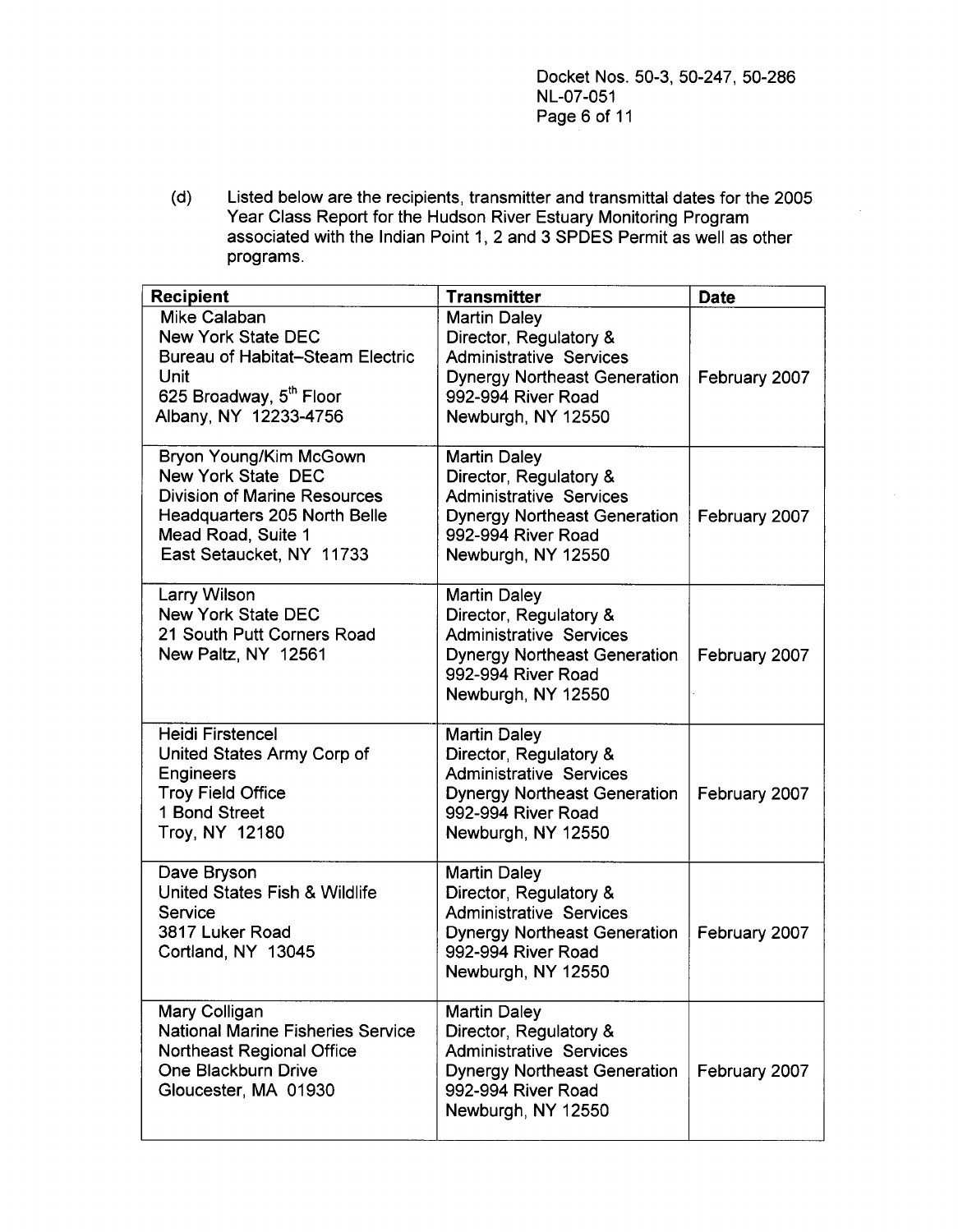Docket Nos. 50-3, 50-247, 50-286 NL-07-051 Page 7 of 11

| <b>Recipient</b>                                                                                                                                                             | <b>Transmitter</b>                                                                                                                                                 | <b>Date</b>   |
|------------------------------------------------------------------------------------------------------------------------------------------------------------------------------|--------------------------------------------------------------------------------------------------------------------------------------------------------------------|---------------|
| Kathryn A. Hattala<br><b>Hudson River Fisheries Unit</b><br><b>New York State DEC</b><br><b>Bureau of Marine Fisheries</b><br>21 S. Putt Corners Road<br>New Paltz, NY 12561 | <b>Martin Daley</b><br>Director, Regulatory &<br><b>Administrative Services</b><br><b>Dynergy Northeast Generation</b><br>992-994 River Road<br>Newburgh, NY 12550 | February 2007 |
| D. Christopher Chambers<br><b>Howard Marine Sciences</b><br>Laboratory<br><b>NOAA/NMFS</b><br>74 Magruder Road<br>Highlands, NJ 07732                                        | <b>Martin Daley</b><br>Director, Regulatory &<br><b>Administrative Services</b><br><b>Dynergy Northeast Generation</b><br>992-994 River Road<br>Newburgh, NY 12550 | February 2007 |
| <b>Warren Reiss</b><br>Scenic Hudson, Inc.<br>One Civic Center Plaza, Suite 200<br>Poughkeepsie, NY 12601                                                                    | <b>Martin Daley</b><br>Director, Regulatory &<br><b>Administrative Services</b><br><b>Dynergy Northeast Generation</b><br>992-994 River Road<br>Newburgh, NY 12550 | February 2007 |
| Norm Morrison<br>New York State Department of<br><b>Public Service</b><br><b>Empire State Plaza</b><br><b>Building 3</b><br>Albany, NY 12223                                 | <b>Martin Daley</b><br>Director, Regulatory &<br><b>Administrative Services</b><br><b>Dynergy Northeast Generation</b><br>992-994 River Road<br>Newburgh, NY 12550 | February 2007 |
| John Holsapple<br><b>Environmental Energy Alliance of</b><br><b>New York</b><br>50 Broadway<br>Albany, NY 12207                                                              | <b>Martin Daley</b><br>Director, Regulatory &<br><b>Administrative Services</b><br><b>Dynergy Northeast Generation</b><br>992-994 River Road<br>Newburgh, NY 12550 | February 2007 |
| Dave Strayer<br>Institute of Ecosystem Studies<br>P.O. Box AB<br>Millbrook, NY 12545                                                                                         | <b>Martin Daley</b><br>Director, Regulatory &<br><b>Administrative Services</b><br><b>Dynergy Northeast Generation</b><br>992-994 River Road<br>Newburgh, NY 12550 | February 2007 |
| Dave Bryson<br>Unites States Fish & Wildlife<br>Service<br>3817 Luker Road<br>Cortland, NY 13045                                                                             | <b>Martin Daley</b><br>Director, Regulatory &<br><b>Administrative Services</b><br><b>Dynergy Northeast Generation</b><br>992-994 River Road<br>Newburgh, NY 12550 | February 2007 |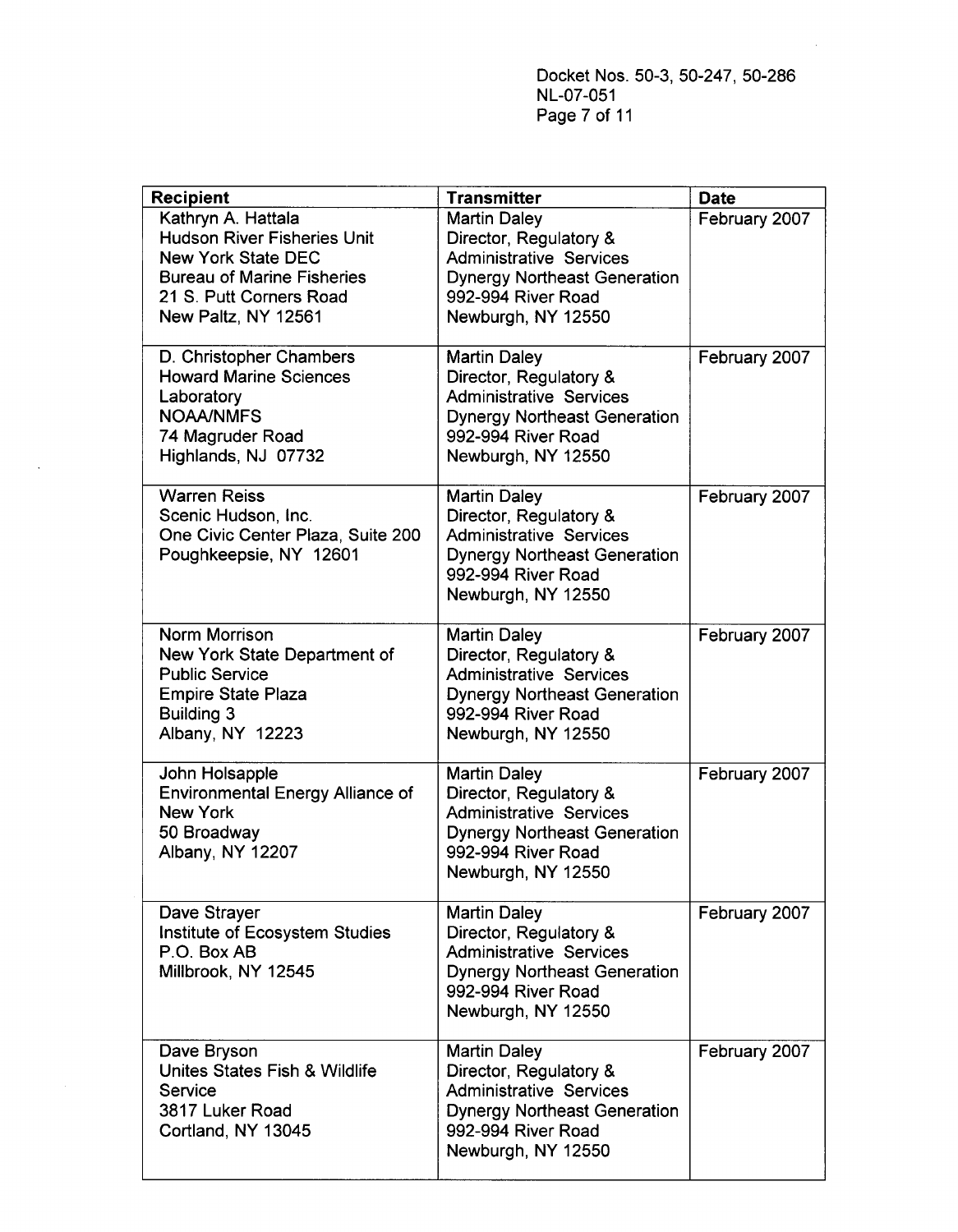Docket Nos. 50-3, 50-247, 50-286 NL-07-051 Page 8 of 11

| <b>Recipient</b>                                                                                                                                           | <b>Transmitter</b>                                                                                                                                                 | <b>Date</b>   |
|------------------------------------------------------------------------------------------------------------------------------------------------------------|--------------------------------------------------------------------------------------------------------------------------------------------------------------------|---------------|
| John Waldman<br><b>Hudson River Foundation</b><br>17 Battery Place, Suite 915<br>New York, NY 10004                                                        | <b>Martin Daley</b><br>Director, Regulatory &<br><b>Administrative Services</b><br><b>Dynergy Northeast Generation</b><br>992-994 River Road<br>Newburgh, NY 12550 | February 2007 |
| Andy Bartczak<br>Clearwater<br>112 Little Market Street<br>Poughkeepsie, NY 12601                                                                          | <b>Martin Daley</b><br>Director, Regulatory &<br><b>Administrative Services</b><br><b>Dynergy Northeast Generation</b><br>992-994 River Road<br>Newburgh, NY 12550 | February 2007 |
| Robert J. Alessi<br>LeBeouf, Lamb, Greene &<br>McRae, LLP<br>99 Washington Ave, Suite 2020<br>Albany, NY 12210-2820                                        | <b>Martin Daley</b><br>Director, Regulatory &<br><b>Administrative Services</b><br><b>Dynergy Northeast Generation</b><br>992-994 River Road<br>Newburgh, NY 12550 | February 2007 |
| <b>Eric Shultz</b><br>Dept of Ecology & Evolutionary<br><b>Biology</b><br><b>University of Connecticut</b><br>75N Eagleville Road<br>Storrs, CT 06269-3443 | <b>Martin Daley</b><br>Director, Regulatory &<br><b>Administrative Services</b><br><b>Dynergy Northeast Generation</b><br>992-994 River Road<br>Newburgh, NY 12550 | February 2007 |
| <b>Philip Goldstein</b><br><b>McGuire Woods</b><br>1345 Avenue of the Americas<br>Seventh Floor<br>New York, NY 10105-0106                                 | <b>Martin Daley</b><br>Director, Regulatory &<br><b>Administrative Services</b><br><b>Dynergy Northeast Generation</b><br>992-994 River Road<br>Newburgh, NY 12550 | February 2007 |
| <b>Bill Saksen</b><br>Lawler, Matusky & Skelly<br>Engineers, LLP<br>One Blue Hill Plaza<br>Pearl River, NY 10965                                           | <b>Martin Daley</b><br>Director, Regulatory &<br><b>Administrative Services</b><br><b>Dynergy Northeast Generation</b><br>992-994 River Road<br>Newburgh, NY 12550 | February 2007 |
| Katherine Kennedy, Esq.<br><b>Natural Resource Defense</b><br>Council<br>40 West 20 <sup>th</sup> Street<br>New York, NY 10011                             | <b>Martin Daley</b><br>Director, Regulatory &<br><b>Administrative Services</b><br><b>Dynergy Northeast Generation</b><br>992-994 River Road<br>Newburgh, NY 12550 | February 2007 |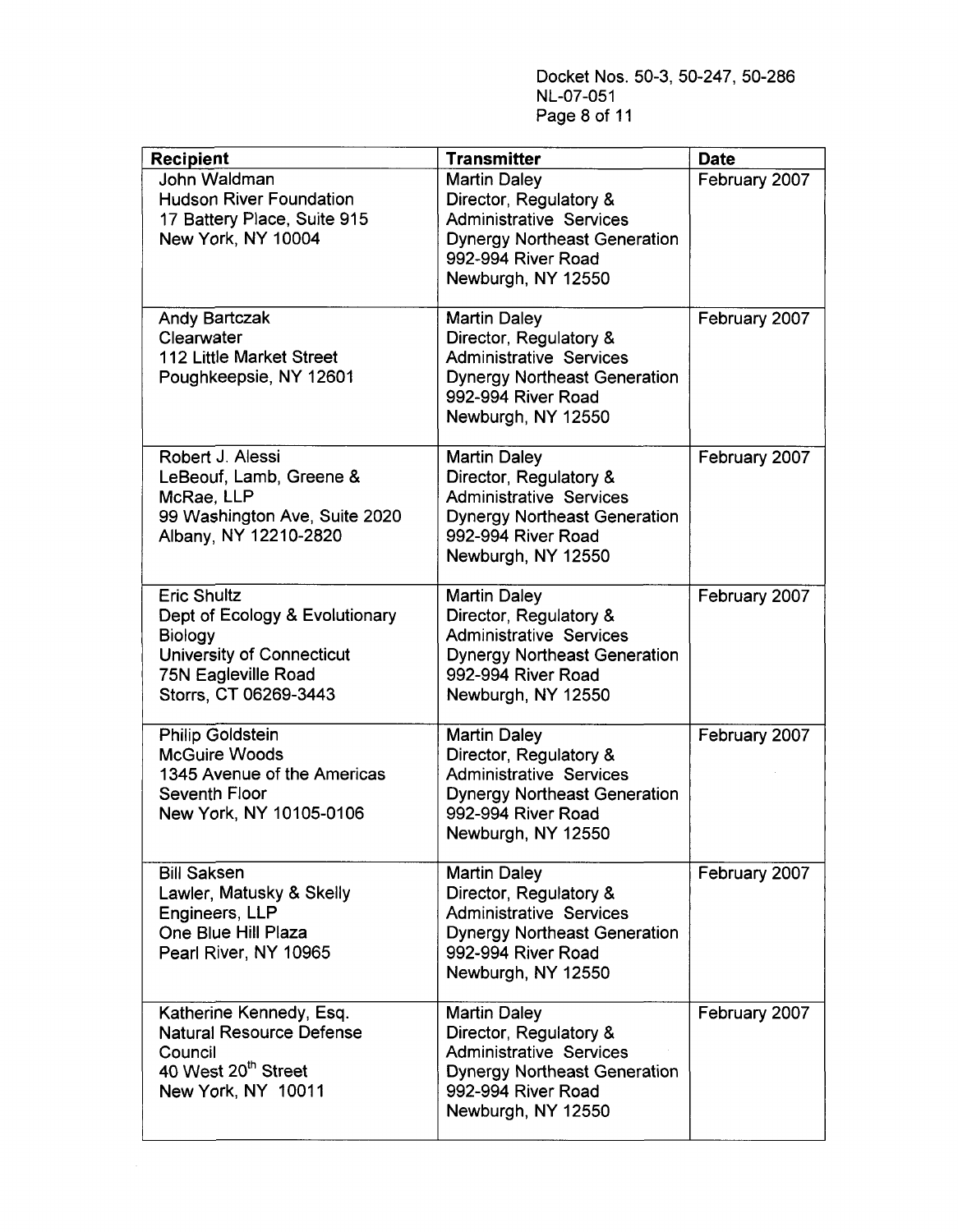Docket Nos. 50-3, 50-247, 50-286 NL-07-051 Page 9 of 11

| <b>Recipient</b>                                                                                                                             | <b>Transmitter</b>                                                                                                                                                 | <b>Date</b>   |
|----------------------------------------------------------------------------------------------------------------------------------------------|--------------------------------------------------------------------------------------------------------------------------------------------------------------------|---------------|
| <b>Vic Nutter</b><br><b>Entergy Nuclear Operations Inc.</b><br>440 Hamilton Street<br>White Plains, NY 10601-5029                            | <b>Martin Daley</b><br>Director, Regulatory &<br><b>Administrative Services</b><br><b>Dynergy Northeast Generation</b><br>992-994 River Road<br>Newburgh, NY 12550 | February 2007 |
| Leslie Alden<br><b>Mirant Canal Training Center</b><br>9 Freezer Road<br>Sandwich, MA 02563                                                  | <b>Martin Daley</b><br>Director, Regulatory &<br><b>Administrative Services</b><br><b>Dynergy Northeast Generation</b><br>992-994 River Road<br>Newburgh, NY 12550 | February 2007 |
| Mr. Mark Mattson<br>Normandeau Associates, Inc.<br>25 Nashua Road<br>Bedford, NH 03110-5500                                                  | <b>Martin Daley</b><br>Director, Regulatory &<br><b>Administrative Services</b><br><b>Dynergy Northeast Generation</b><br>992-994 River Road<br>Newburgh, NY 12550 | February 2007 |
| Peter Henderson<br>Pisces Conservation Ltd.<br>IRC House, The Square<br>Pennington<br>Lymington Hants, UK S0418GN                            | <b>Martin Daley</b><br>Director, Regulatory &<br><b>Administrative Services</b><br><b>Dynergy Northeast Generation</b><br>992-994 River Road<br>Newburgh, NY 12550 | February 2007 |
| Norm Morrison<br>New York State Department of<br><b>Public Service</b><br><b>Empire State Plaza</b><br><b>Building 3</b><br>Albany, NY 12223 | <b>Martin Daley</b><br>Director, Regulatory &<br><b>Administrative Services</b><br><b>Dynergy Northeast Generation</b><br>992-994 River Road<br>Newburgh, NY 12550 | February 2007 |
| <b>John McGinty</b><br><b>Marist College</b><br>Route 9<br>Poughkeepsie, NY 12601                                                            | <b>Martin Daley</b><br>Director, Regulatory &<br><b>Administrative Services</b><br><b>Dynergy Northeast Generation</b><br>992-994 River Road<br>Newburgh, NY 12550 | February 2007 |

 $\mathcal{A}$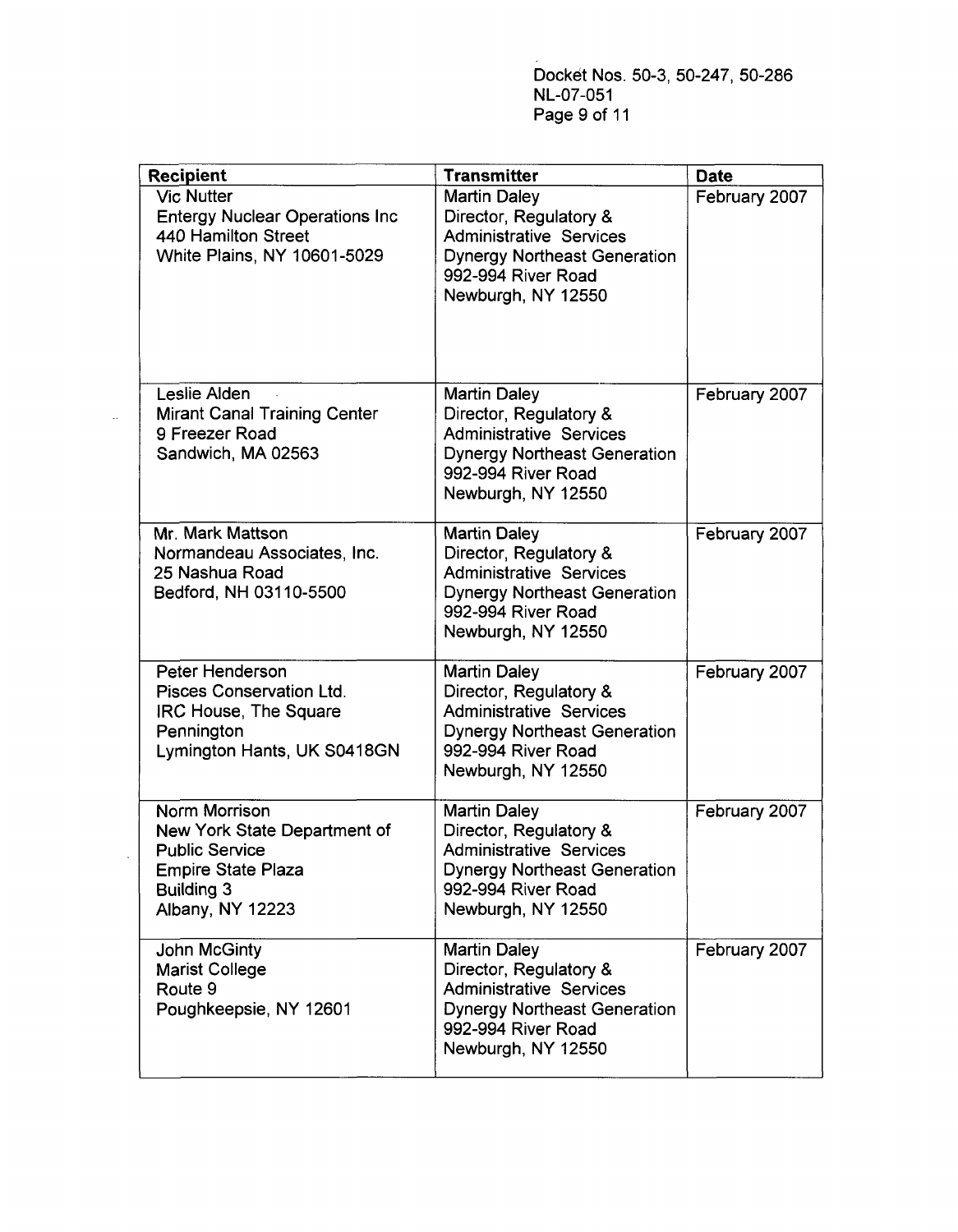Docket Nos. 50-3, 50-247, 50-286 NL-07-051 Page 10 of 11

| <b>Recipient</b>                                                                                                                                            | <b>Transmitter</b>                                                                                                                                                 | <b>Date</b>   |
|-------------------------------------------------------------------------------------------------------------------------------------------------------------|--------------------------------------------------------------------------------------------------------------------------------------------------------------------|---------------|
| Marc Bain<br>New York Coop Fish & Wildlife<br><b>Research Unit</b><br>208 Fernow Hall Unit Office<br><b>Cornell University MBB</b><br>Itahca, NY 14853-3001 | <b>Martin Daley</b><br>Director, Regulatory &<br><b>Administrative Services</b><br><b>Dynergy Northeast Generation</b><br>992-994 River Road<br>Newburgh, NY 12550 | February 2007 |
| Steve Wilson<br><b>Hudson River Environmental</b><br>Society<br>6626 Stitt Road<br>Alamont, NY 12009-4523                                                   | <b>Martin Daley</b><br>Director, Regulatory &<br><b>Administrative Services</b><br><b>Dynergy Northeast Generation</b><br>992-994 River Road<br>Newburgh, NY 12550 | February 2007 |
| Dr. Doug Heimbuch<br>AKRF, Inc.<br>7250 Parkway Drive, Suite 210<br>Hanover, MD 21076                                                                       | <b>Martin Daley</b><br>Director, Regulatory &<br><b>Administrative Services</b><br><b>Dynergy Northeast Generation</b><br>992-994 River Road<br>Newburgh, NY 12550 | February 2007 |
| <b>ENSR International</b><br>11 Phelps Way<br>Wilmington, CT 06279<br>Attn: Jim Berg                                                                        | <b>Martin Daley</b><br>Director, Regulatory &<br><b>Administrative Services</b><br><b>Dynergy Northeast Generation</b><br>992-994 River Road<br>Newburgh, NY 12550 | February 2007 |

(e) Listed below are the recipients, transmitter and transmittal dates for the annual report of Hudson River Striped Bass Program for the reporting periods from November through April for the years 1997-2001, and the Abundance and Stock Characteristics of the Atlantic Tomcod Spawning Population in the Hudson River, during the winter periods years 1999-2004.

| <b>Recipient</b>                        | <b>Transmitter</b>               | <b>Date</b> |
|-----------------------------------------|----------------------------------|-------------|
| Larry Wilson/Roy Jacobson               | Victor H. Nutter, REM            |             |
| <b>New York State-DEC</b>               | <b>Environmental Manager</b>     |             |
| <b>Bureau of Habitat-Steam Electric</b> | Entergy Nuclear Operations, Inc. | 2/01/07     |
| <b>Unit</b>                             | 440 Hamilton Avenue              |             |
| 625 Broadway, 5 <sup>th</sup> Floor     | White Plains, NY 10601-5029      |             |
| Albany, NY 12233-4756                   |                                  |             |
| Kathryn A. Hattala/Andy Kahnle          | Victor H. Nutter, REM            |             |
| <b>Hudson River Fisheries Unit</b>      | <b>Environmental Manager</b>     |             |
| <b>NYSDEC Bureau of Marine</b>          | Entergy Nuclear Operations, Inc. | 2/01/07     |
| Resources                               | 440 Hamilton Avenue              |             |
| 21 S. Putt Corners Rd.                  | White Plains, NY 10601-5029      |             |
| New Paltz NY 12561                      |                                  |             |